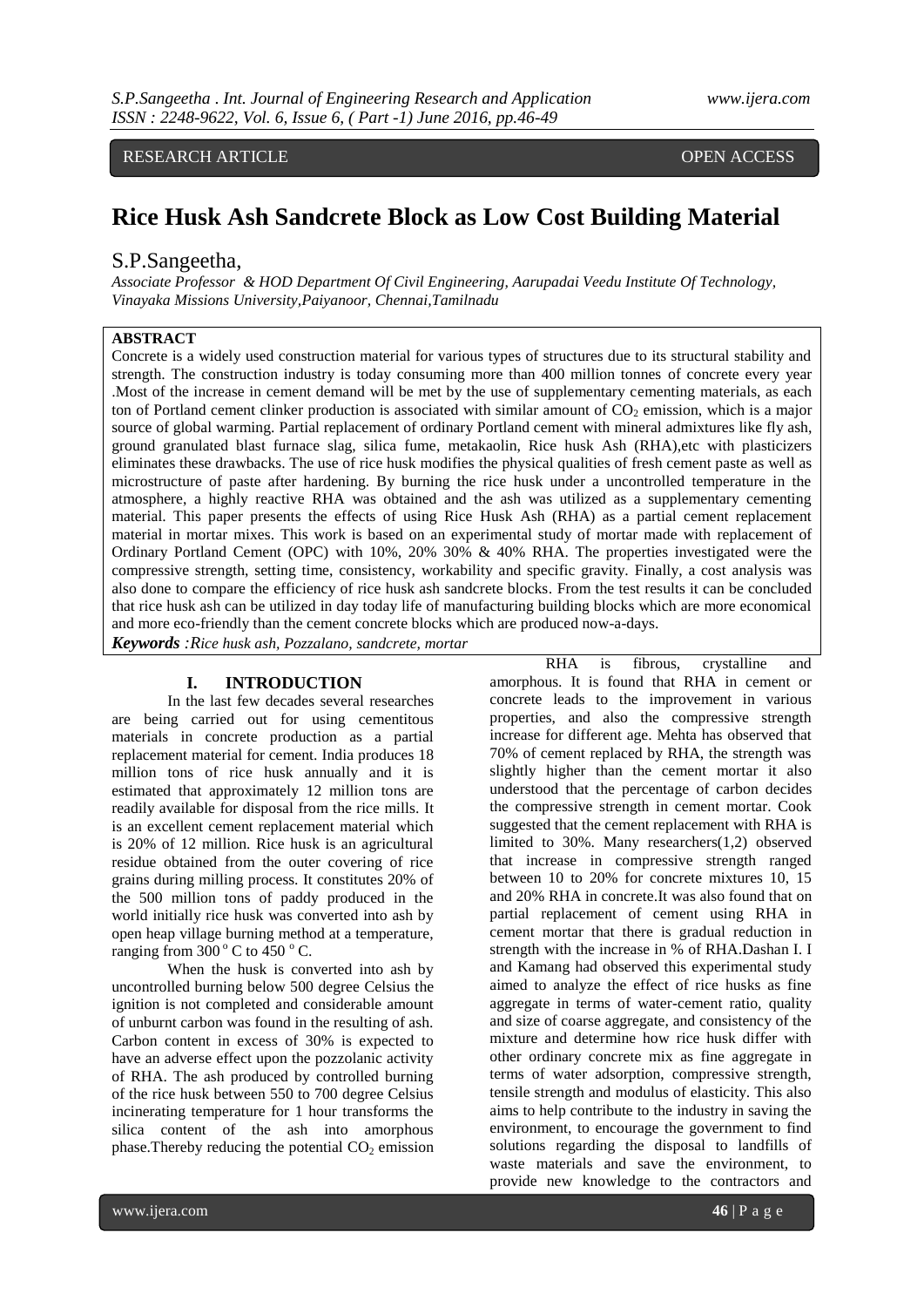developers on how to improve the construction industry methods and services by using rice husk, and to sustain good product performance and meet recycling goals. Observations from the tests performed were conducted in the laboratory where precise data were gathered and completely attained. Each year large quantity of RHA produced and is an environmental concern. RHA is taking as replacement material in this project. Concrete blocks containing rice husk ash can be used as a new construction material to replace the existing blocks in market.

#### **II. OBJECTIVES OF THE INVESTIGATION**

- $\triangleright$  To utilise RHA for manufacturing sandcrete blocks by partial replacement with cement
- $\blacktriangleright$  Reduce the quantity of fine aggregates. (1:2)
- $\triangleright$  Rice husk as we know is a waste material and is thrown away after the rice is taken so the cost for rice husk can be said as negligible with a prevailing nature in bonding qualities.
- $\triangleright$  Reduce the cost of construction.
- $\triangleright$  To reduce the weight of the concrete block.
- $\triangleright$  To reduce the pollution during the manufacturing of cement.
- $\triangleright$  To economise the whole process of construction.

## **III. METHODOLOGY OF STUDY**

To study the the mechanical properties of concrete with RHA, specific gravity test, setting time time test and compressive strength test were conducted on specimens with 0%,10% ,20%,30% & 40% RHA replacement with cement. Rate analysis was also performed to check whether it is economical to replace it with cement.

## **IV. MATERIAL DESCRIPTION**

Materials used in this study consisted of Portland cement type 1, water, rice husk ash, fine aggregate and coarse aggregate and superplasticiser.

#### **4.1 Rice Husk Ash**

Rice husk is an agricultural residue obtained from the outer covering of rice grains during milling process. The rice husk used for the study was collected from a local rice mill. The RHA was burnt in open air condition and grinded. The physical and chemical properties of all the materials were studied in detail. The IS 90 Concrete blocks with different proportion of replacement of rice husk ash such as 10%,20%,30% and 40% are casted .The compressive strength of the block samples was determined in accordance with the standard procedure for pre-cast concrete blocks. Samples

micron sieve was used to sieve RHA to obtain best specific surface area.

|                          | <b>Parameters</b>                              | Percentage |
|--------------------------|------------------------------------------------|------------|
|                          | <b>SULPHUR TRIOXIDE (SO3)</b>                  | 0.24%      |
| $\mathcal{D}$            | CARBON (C)                                     | 5.91 %     |
| $\mathcal{R}$            | <b>LOSS IN IGNITION</b>                        | 5.44 %     |
|                          | SILICON DIOXIDE (SIO2)                         | 87.20%     |
| $\overline{\phantom{0}}$ | <b>ALUMINIUM OXIDE</b>                         | 0.15%      |
|                          | $(AL_2O_3)$                                    |            |
|                          | FERRIC OXIDE (FE <sub>2</sub> O <sub>3</sub> ) | 0.16%      |
|                          | CALCIUM OXIDE (CaO)                            | 0.55%      |
| 8                        | MAGNESIUM OXIDE (MgO)                          | 0.35 %     |

## **4.2 Super Plasticiser**

Glenium B233 is a ready-to-use liquid, based on modified polycarboxylic ether which is dispensed into the concrete together with the mixing water. The product has been primarily developed for applications in high performance concrete where the highest durability and performance is required. Glenium B233 is free of chloride & low alkali. It is compatible with all types of cements.. The plasticising effect and water reduction are higher if the admixture is added to the damp concrete after 50 to 70% of the mixing water has been added. The addition of Glenium B233 to dry aggregate or cement is not recommended. Thorough mixing is essential and a minimum mixing cycle, after the addition of the Glenium B233, of 60 seconds for forced action mixers

# **V. EXPERIMENTAL INVESTIGATION**

In order to pre-mix design, the general physical properties of cement, sand and gravel were calculated. Tests on setting time and workability were conducted to evaluate the physical properties of rice husk ash used in the study and results are tabulated in table 2.The specific gravity of rice husk was found to be 2.16

| Table 2 Setting time and workability |  |  |  |  |  |  |
|--------------------------------------|--|--|--|--|--|--|
|--------------------------------------|--|--|--|--|--|--|

|     |                           | -                            |                            |                     |
|-----|---------------------------|------------------------------|----------------------------|---------------------|
| SNe | % Replacement<br>With OPC | Initial setting<br>time(min) | Final setting time (Hours) | Workability<br>(mm) |
|     | $0\%$                     | 30                           | Q                          | 100                 |
| 2.  | 10%                       | 25                           | 9 hours 30 minutes         | 95                  |
| 3.  | 20%                       | 20                           | 10                         | 95                  |
| 4.  | 30%                       | 15                           | 10                         | 90                  |
| Ī   | 40%                       | 60                           | 12                         | 88                  |
| 6.  | 50%                       | 70                           |                            | 80                  |

were immersed into water 24 hours before testing. The weights of the block samples were always taken before the compressive strength test was conducted. Ten sample blocks were crushed each at 7, 14, 28 days after casting at different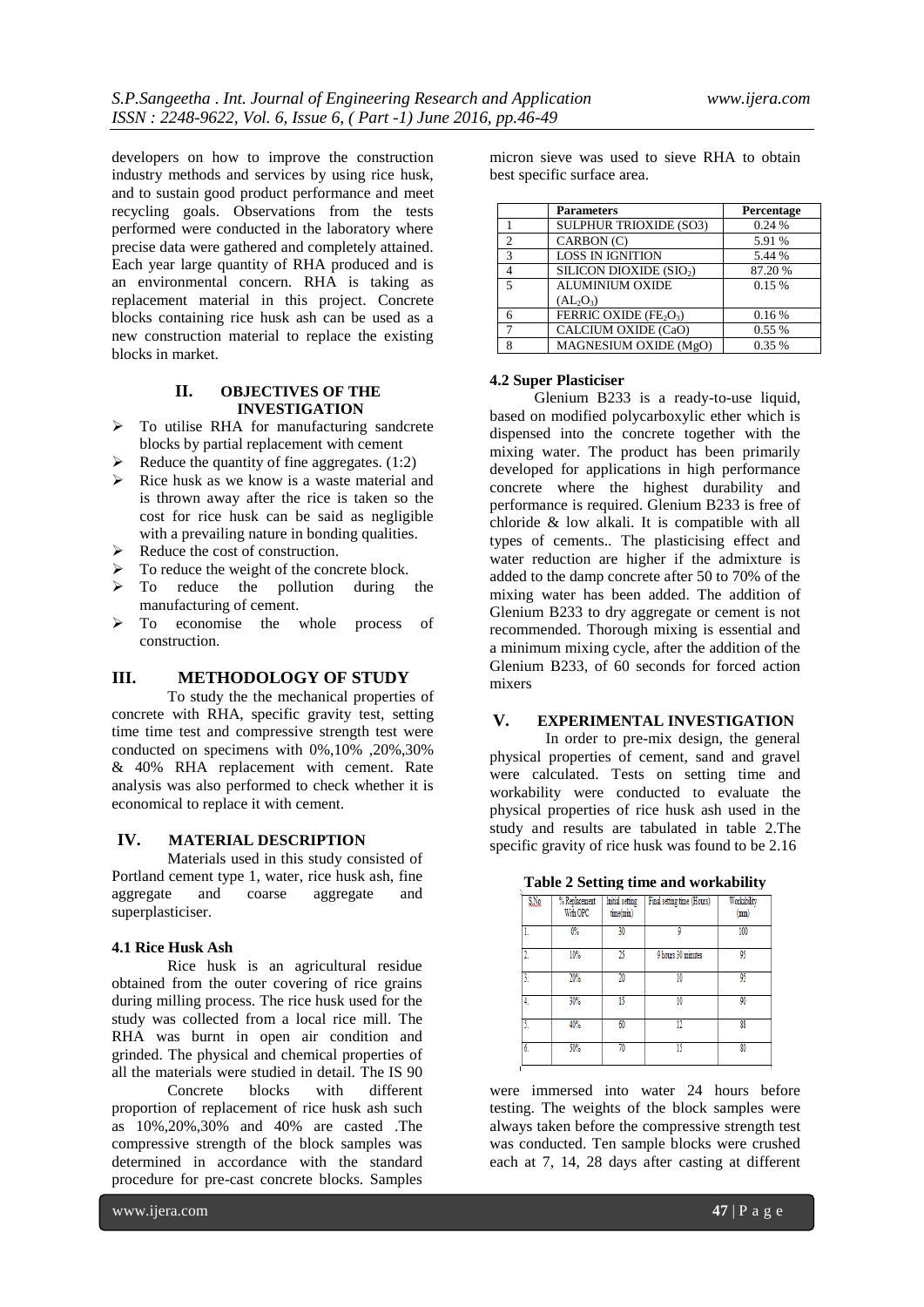replacement levels using the compressive testing machine.



**Figure 1 Compressive Strength test on Sandcrete Blocks**

## **VI. RESULTS AND DISCUSSION**

From the compressive strength results ,it was found that upto 20 % it has shown in considerable increase in compressive strength, so optimum percentage of replacement can be taken as 15 -20%.

| Specimen      | Weight of  | <b>Size</b> | Rate Per |
|---------------|------------|-------------|----------|
|               | Block (Kg) | (Inches)    | Piece    |
|               |            |             | (Rs)     |
| <b>RHA 10</b> | 6.89       |             | 16       |
| <b>RHA 20</b> | 6.10       |             | 15       |
| RHA30         | 5.75       |             | 13       |
| RHA40         | 5.50       |             | 12       |

#### **Table 3 Compressive strength of sandcrete block:**

| Mix Ratio | Average    | <b>Water Content</b> |                                           |         |         |
|-----------|------------|----------------------|-------------------------------------------|---------|---------|
|           | Weight Of  | $\binom{0}{0}$       | Compressive Strength (N/mm <sup>2</sup> ) |         |         |
|           | Block (Kg) |                      | days                                      | 14 days | 28 days |
| 90% OPC & | 6.89       | 0.54                 | 4.56                                      | 5.67    | 8.88    |
| 10% RHA   |            |                      |                                           |         |         |
| 80% OPC & | 6.10       | 0.55                 | 4.11                                      | 524     | 6.88    |
| 20% RHA   |            |                      |                                           |         |         |
| 70% OPC & | 5.75       | 0.56                 | 1.76                                      | 2.75    | 3.88    |
| 30% RHA   |            |                      |                                           |         |         |
| 60% OPC & | 5.50       | 0.57                 | 125                                       | 1.87    | 223     |
| 40%RHA    |            |                      |                                           |         |         |

## **VII. RATE ANALYSIS**

As per the recent market rates we have compared the following commodities and with the percentage usage with the Indian market. For hollow and solid blocks which are manufactured in industries need cement, sand, chemical oil, chip powder and chips. the market price for these blocks are characterised according to the width of the blocks and which are for 4 inch block it is 19 rupees, for 6 inch block it is 29 rupees and for 8 inch it is 40 rupees as in comparison to manufacture rice husk ash sandcrete blocks where

only a partial replacement of cement is done as 10%,20%,30%,40% and its price ranges from 16 rupees for 10%,15 rupees for 20%,13 rupees for 30%,12 rupees for 40%.as we can see that as the percentage for replacement of cement increases in the building of rice husk ash sandcrete blocks, the price goes decreasing but the compressive strength as also to be considered, so we conclude that 30% replacement of rice husk is the most appropriate replacement to manufacture these low cost building blocks. Since the price for rice is very low, the price is very affordable for every status of building. A comparison is made between a normal solid block,concrete block and a block made with different replacement levels of rice husk is tabulated in table 3 & 4

**Table 3 Rates of different types of block**

| Tuble of Kates of uniterent types of block |                                      |                               |  |  |
|--------------------------------------------|--------------------------------------|-------------------------------|--|--|
| <b>Shape of Block</b>                      | Size of<br><b>Blocks</b><br>(Inches) | <b>Rate Per</b><br>Piece (Rs) |  |  |
| <b>SOLID BLOCK</b>                         |                                      | 19                            |  |  |
|                                            | h                                    | 29                            |  |  |
|                                            |                                      | 40                            |  |  |
| <b>HOLLOW</b>                              |                                      | 19                            |  |  |
| <b>BLOCK</b>                               |                                      | 29                            |  |  |
|                                            |                                      |                               |  |  |

## **Table 4 Cost of Rice Husk Ash Sandcrete blocks**

#### **VIII. CONCLUSIONS**

From the tests conducted on OPC/RHA hollow sandcrete blocks as in the various sections, the following conclusions are made:

- The rice husk ash produced using charcoal from firewood is pozzolanic and therefore is suitable for use in block making.
- For a given mix, the water requirement increases as the rice husk ash content increases;
- $\triangleright$  The setting times of OPC/RHA paste increases as the ash content increases;
- $\triangleright$  The density of OPC/RHA is within the range for sandcrete blocks (500 to 2100kg/m3);
- $\triangleright$  The compressive strength of the blocks for all mix increases with age at curing and decreases as the RHA content increases;
- $\triangleright$  Due to the low cost of the materials, the manufacturing cost also decreases and the compressive strength is also good.
- Rice husk is available in significant quantities as a waste and can be utilized for making blocks. This will go a long way to reduce the quantity of waste in our environment;
- The optimum replacement level of OPC with RHA is 15 -20% replacement.
- So we conclude that the rice husk ash that is used in the replacement of ordinary Portland cement can be utilized in day today life of